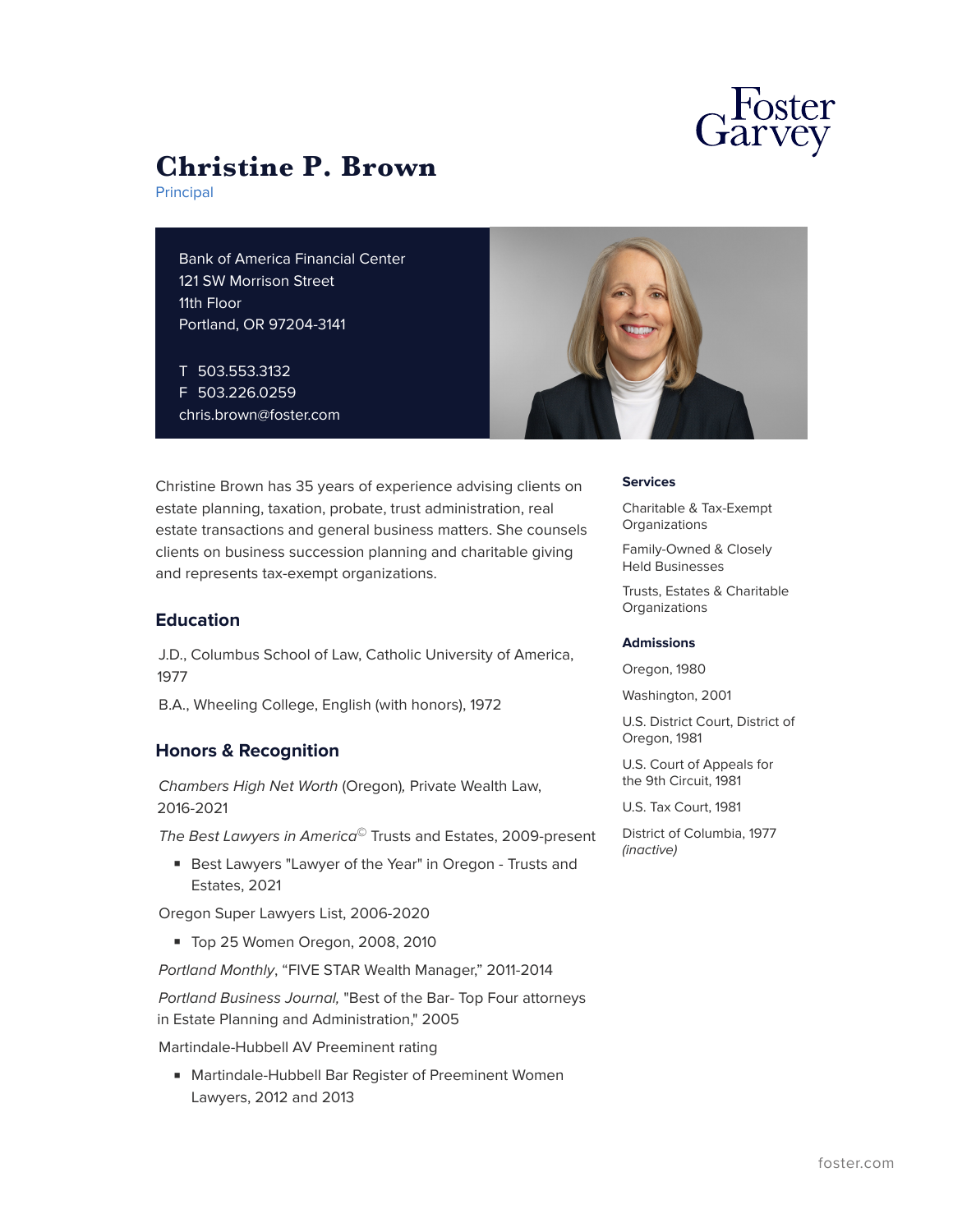

# **Professional Activities**

Estate Planning Council of Portland, Member

- Board Member, 2009-2015
- President, 2013

Garvey Schubert Barer, Managing Director, Portland Office, and Executive Committee, 2013-2016

Oregon State Bar, Member

- Ancillary Business Task Force, 1991-1993
- Estate Planning and Administration Section
	- Chair, 1997-1999
	- Executive Committee, 1991-1999
	- Chair-Elect, 1996-1997
	- Treasurer, 1995-1996
	- Secretary, 1994-1995
	- Newsletter Editorial Board, 1985-1987

## **Community Activities**

Albertina Kerr Centers

- Board of Directors, 1993-2000
- Chair of the Board, 1998-1999
- Emeritus Board Member
- Investment and Gift Acceptance Committee 2005-present
- Secretary and Executive Committee, 1994-2000

Albertina Kerr Centers Foundation, Board of Directors 2003-2005

Oregon Public Employees Retirement System, Board of Directors 1999-2002

Friends of the Washington Park Zoo

- Executive Committee, Board of Trustees 1985-1992
- General Counsel, 1991-1992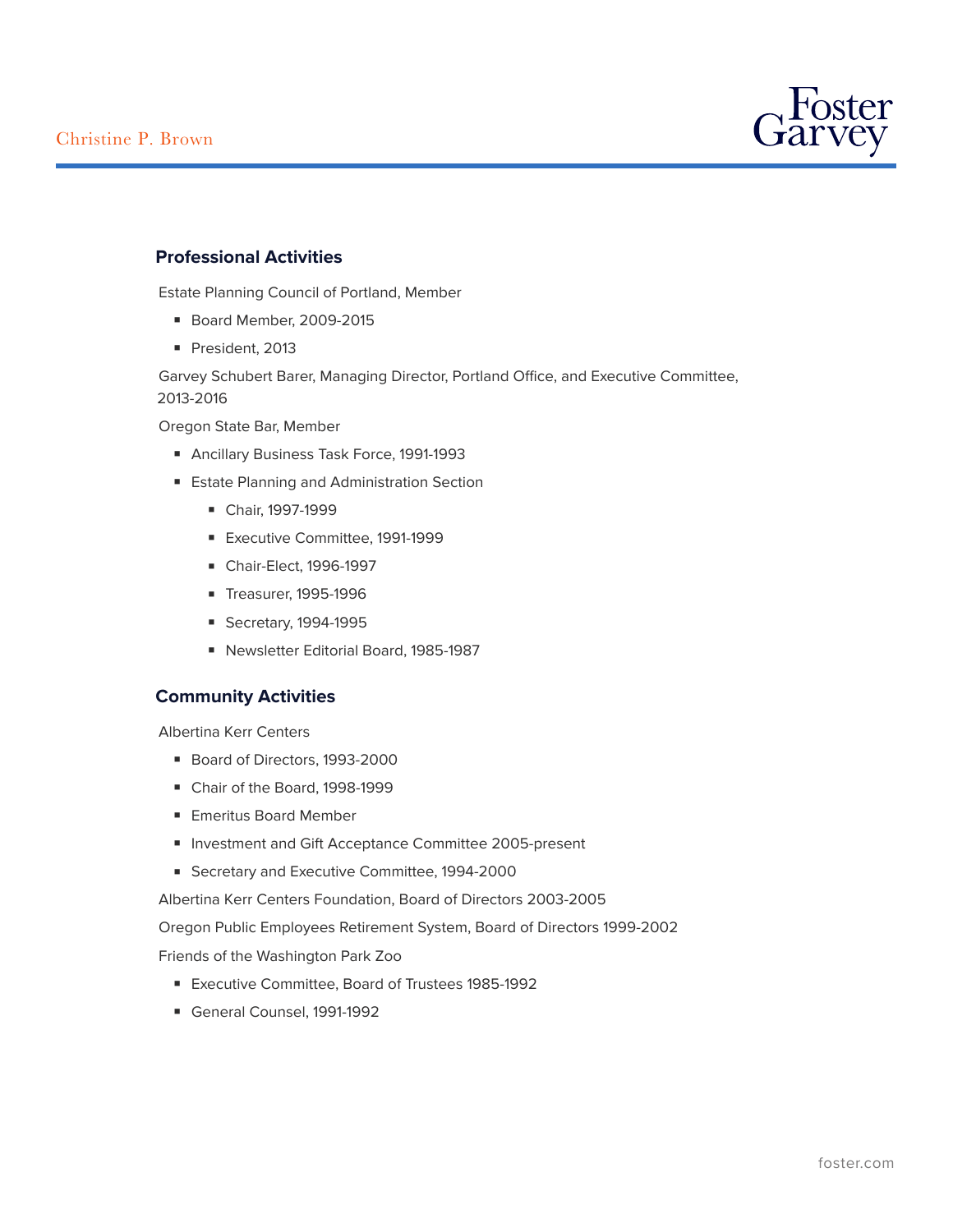

### **News**

38 Attorneys Named 2022 Best Lawyers in America; 11 Named Best Lawyers: Ones to Watch *Foster Garvey Newsroom*, 8.19.21

Christine Brown and Edward Harley Named Among World's Top Private Wealth Advisors in *Chambers HNW* 2021 *Foster Garvey Newsroom*, 7.22.21

43 Attorneys Named 2021 *Best Lawyers in America*; 10 Named Best Lawyers: Ones to Watch *Foster Garvey Newsroom*, 8.20.20

Attorneys Ranked in Chambers High Net Worth 2020 Legal Directory *Foster Garvey Newsroom*, 7.9.20

Seven Attorneys Named to Oregon Super Lawyers List *Foster Garvey Newsroom*, 7.6.20

50 Foster Garvey Attorneys Named 2020 *Best Lawyers in America Foster Garvey Newsroom*, 8.15.19

Four Attorneys Ranked in Chambers High Net Worth 2019 Legal Directory *Foster Garvey Newsroom*, 7.17.19

32 Attorneys Named Super Lawyers and Eight Named Rising Stars *Foster Garvey Newsroom*, 6.10.19

# **Speaking Engagements**

2012 Oregon Estate Planning Seminar Seminar Garvey Schubert Barer, Portland, OR, 10.25.12

"Tax and Estate Planning with IRAs and Roth IRAs," Sigma Investments Speaking Engagement Portland, OR, 6.7.11

"Tax and Estate Planning With IRAs and Roth IRAs," Sigma Investment Management Company Speaking Engagement Portland, OR, 6.7.11

"2011 Tax Update," Garvey Schubert Barer Tax Roundtable Seminar Garvey Schubert Barer, Portland, OR, 2.15.11